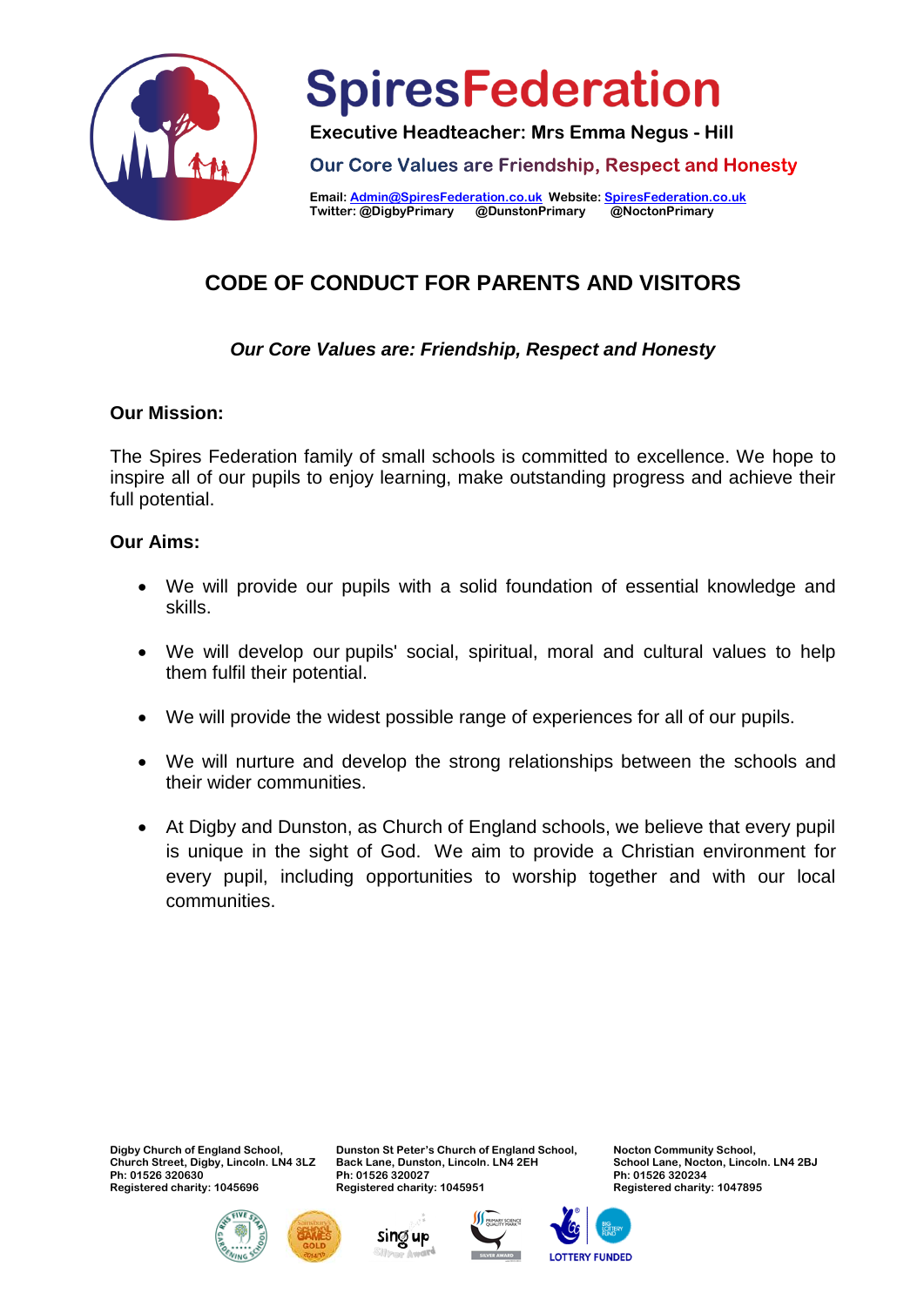

**Executive Headteacher: Mrs Emma Negus - Hill**

Our Core Values are Friendship, Respect and Honesty

**Email[: Admin@SpiresFederation.co.uk](mailto:Admin@SpiresFederation.co.uk) Website[: SpiresFederation.co.uk](http://www.spiresfederation.co.uk/) Twitter: @DigbyPrimary @DunstonPrimary** 

At the Spires Federation we are very fortunate to have a supportive and friendly parent body. Our parents recognise that educating children is a process that involves partnership between parents, class teachers and the school community. As a partnership, our parents will understand the importance of a good working relationship to equip children with the necessary skills for adulthood. For these reasons we continue to welcome and encourage parents/carers to participate fully in the life of our schools.

The purpose of this code of conduct is to provide a reminder to all parents, carers and visitors to our schools about the expected conduct. This is so we can continue to flourish, progress and achieve in an atmosphere of mutual understanding.

#### **1. STATEMENT OF INTENT**

Our schools encourage close links with parents and the community. We believe that students benefit when the relationship between home and school is a positive one. The vast majority of parents, carers and others visiting our schools are keen to work with us and are supportive of the school. However sometimes a parent can have a negative attitude towards a school and, on occasion, this can result in aggression, verbal and/or physical abuse towards school staff.

The schools expect the staff to behave professionally in these difficult situations and attempt to defuse the situation where possible, seeking the involvement as appropriate of other colleagues. However, all staff have the right to work without fear of violence and abuse.

The school expects parents and other visitors to behave in a reasonable way towards school staff. This policy outlines the steps that will be taken where parents' behaviour is unacceptable.

#### **2. BEHAVIOUR**

Some types of behaviour and conduct are considered serious and unacceptable and will not be tolerated.

This is not an exhaustive list but seeks to provide illustrations of unacceptable behaviour:

• Shouting at someone, either in person or over the telephone.

sing up

Physically intimidating someone e.g. standing very close to him/her

**Digby Church of England School, Church Street, Digby, Lincoln. LN4 3LZ Ph: 01526 320630 Registered charity: 1045696**







**LOTTERY FUNDED**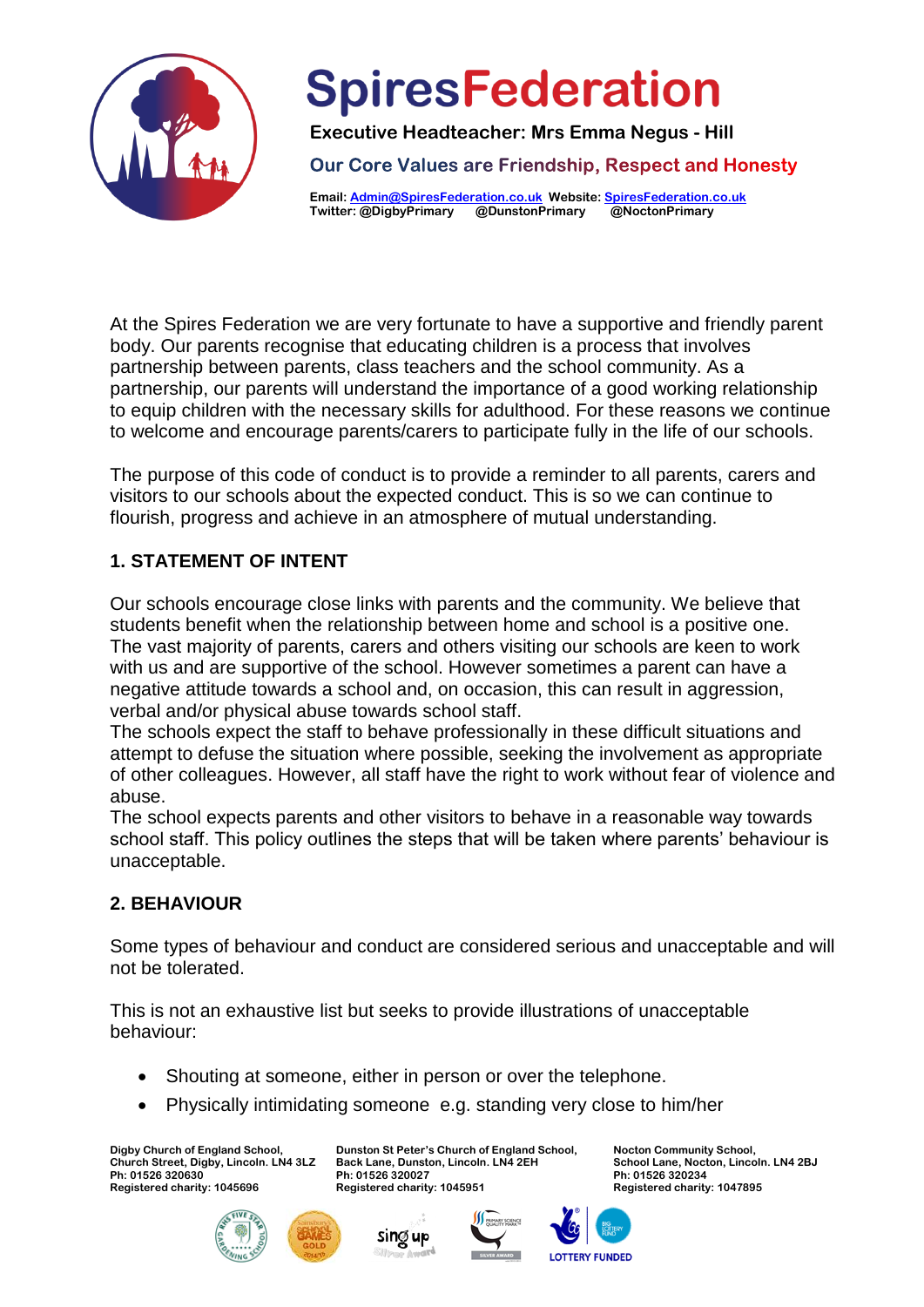

**Executive Headteacher: Mrs Emma Negus - Hill**

Our Core Values are Friendship, Respect and Honesty

**Email[: Admin@SpiresFederation.co.uk](mailto:Admin@SpiresFederation.co.uk) Website[: SpiresFederation.co.uk](http://www.spiresfederation.co.uk/) Twitter: @DigbyPrimary @DunstonPrimary** 

- Threatening school staff or other parents
- Shaking or holding a fist towards another person
- Writing abusive comments about a member of staff or another parent
- Swearing at a member of school staff or another parent
- Pushing or hitting
- Approaching someone else's child in order to discuss or chastise them because of the actions of this child towards their own child.
- Negative posts on social media
- Smoking and consumption of alcohol or other drugs whilst on school property.
- Dogs being brought on to school premises.
- Racist or sexist comments
- Breaking the school's security procedures

Unacceptable behaviour could result in Lincolnshire County Council and the Police being informed of the incident.

#### **3. PROCEDURE**

When a parent or member of the public behaves in an unacceptable way towards a member of the school staff, pupils or other parents, the headteacher or appropriate senior staff member will seek to resolve the situation through discussion and mediation. If necessary, the school's complaints procedure should be followed. Where all procedures have been exhausted, and aggression or intimidation continue, or where there is an extreme act of violence, a parent or carer may be banned by the headteacher from the school premises for a period of time, subject to review.

Prior to being banned the following steps will be taken:

1. The parent will be warned, in writing, that s/he is banned from the premises, subject to review, and what will happen if the ban is breached, eg that an injunction may follow. 2. Where an assault has led to a ban, a statement indicating that the matter has been reported to Lincolnshire County Council and the Police will be included.

3. The Chair of Governors will be informed of the ban.

4. Where appropriate, arrangements for students being delivered to, and collected from, the school gate will be clarified.

> **Dunston St Peter's Church of England School, Back Lane, Dunston, Lincoln. LN4 2EH**

**Digby Church of England School, Church Street, Digby, Lincoln. LN4 3LZ Ph: 01526 320630 Registered charity: 1045696**





**Ph: 01526 320027 Registered charity: 1045951** 



**LOTTERY FUNDED** 

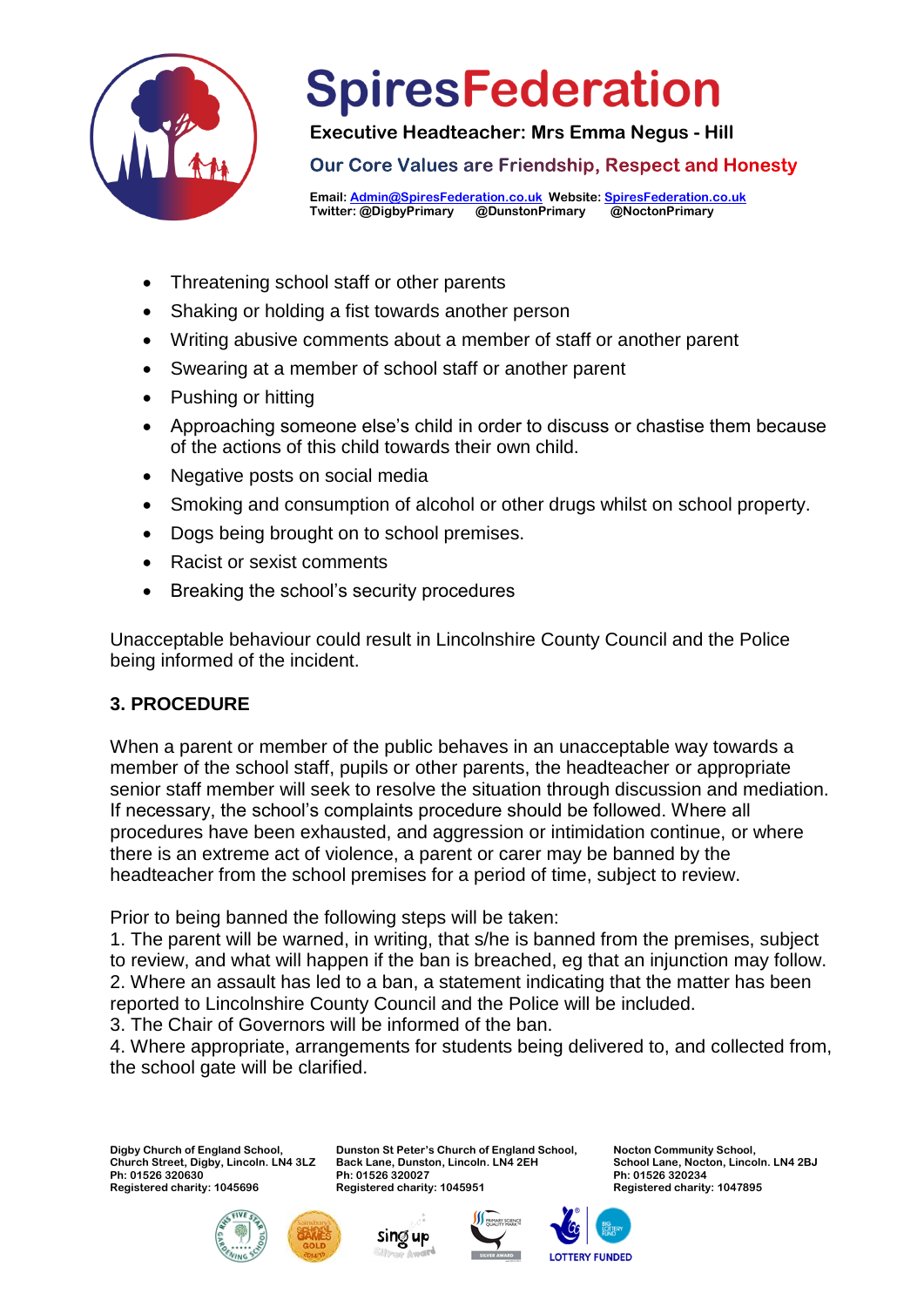

**Executive Headteacher: Mrs Emma Negus - Hill**

Our Core Values are Friendship, Respect and Honesty

**Email[: Admin@SpiresFederation.co.uk](mailto:Admin@SpiresFederation.co.uk) Website[: SpiresFederation.co.uk](http://www.spiresfederation.co.uk/) Twitter: @DigbyPrimary @DunstonPrimary** 

#### **4. CONCLUSION**

Pupils learn best when there is a positive partnership between home and school. Whilst every effort will be made to work with parents, this will only be possible where parents behave in an acceptable way.

Unfortunately, where a parent's behaviour is either unacceptable or serious, it will not be possible to continue working with him or her. As a final resort, legal action may be taken.

The school will take action where behaviour is unacceptable or serious and breaches our code of conduct or health and safety legislation.

#### **Appendix: Inappropriate use of Social Network Sites**

Social media websites are being used increasingly to fuel campaigns or complaints against schools, Head Teachers, school staff, and in some cases other parents/pupils. The Governors of the Spires Federation considers the use of social media websites being used in this way as unacceptable and not in the best interests of the children or the whole school community. Any concerns you may have must be made through the appropriate channels by speaking to the class teacher, the Head Teacher or the Chair of Governors, so they can be dealt with fairly, appropriately and effectively for all concerned.

In the event that any pupil or parent/carer of a child/ren being educated at the Spires Federation is found to be posting libellous or defamatory comments on Facebook or other social network sites, they will be reported to the appropriate 'report abuse' section of the network site. All social network sites have clear rules about the content which can be posted on the site and they provide robust mechanisms to report contact or activity which breaches this. The school will also expect that any parent/carer or pupil removes such comments immediately.

In serious cases the school will also consider its legal options to deal with any such misuse of social networking and other sites. Additionally, and perhaps more importantly is the issue of cyber bullying and the use by one child or a parent to publicly humiliate another by inappropriate social network entry. We will take and deal with this as a serious incident of school bullying. Thankfully such incidents are extremely rare.

**Digby Church of England School, Church Street, Digby, Lincoln. LN4 3LZ Ph: 01526 320630 Registered charity: 1045696**







**Nocton Community School, School Lane, Nocton, Lincoln. LN4 2BJ Ph: 01526 320234 Registered charity: 1047895**

**LOTTERY FUNDED**